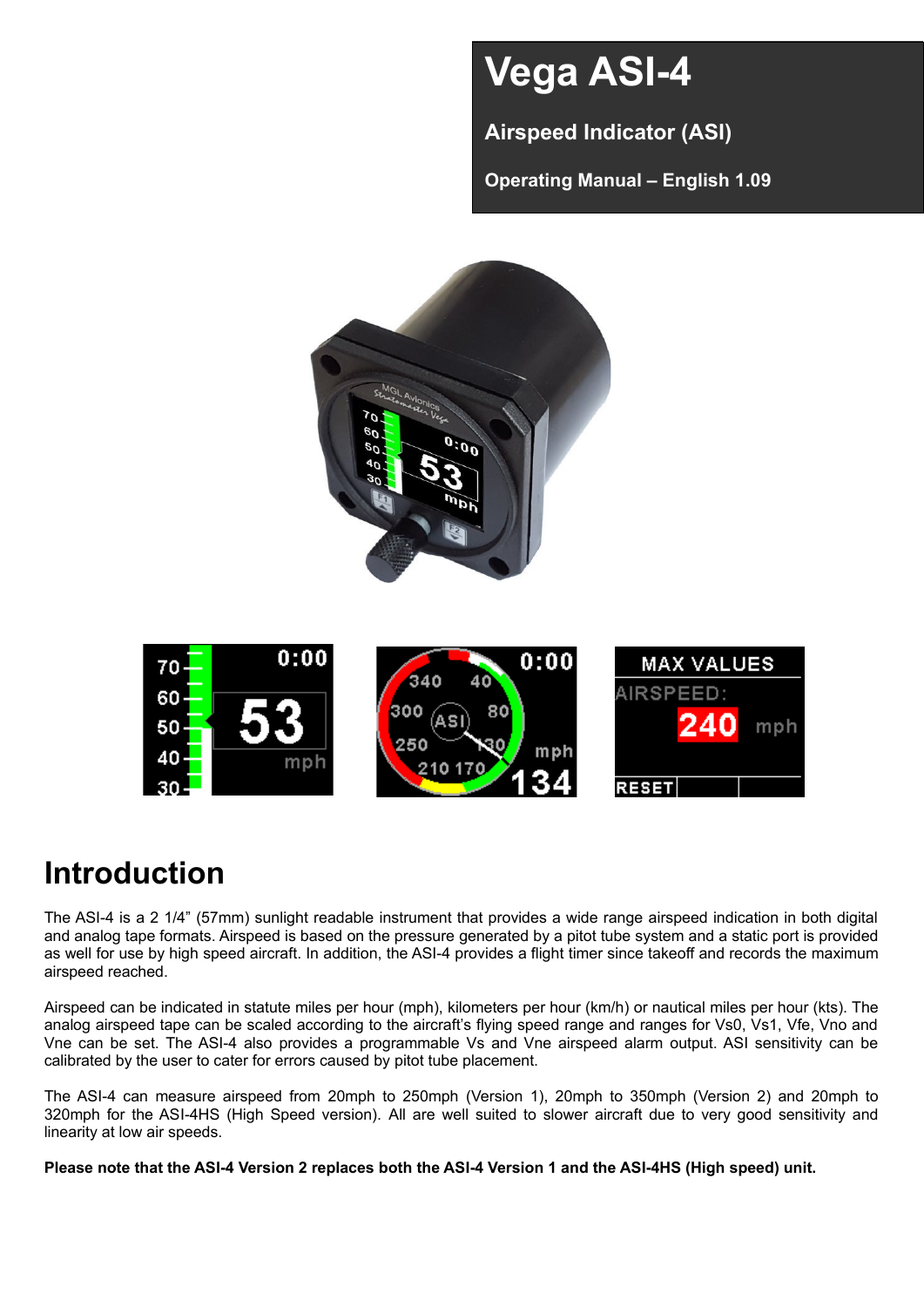# **1 Features**

- **• Large 1.8" high resolution 160x128, wide viewing angle, sunlight readable, 1000 cd/m2 color LCD display**
- **• The ASI-4 measures airspeed from 20mph to 250mph (Version 1)**
- **• The ASI-4 measures airspeed from 20mph to 350mph (Version 2)**
- **• The ASI-4HS (High Speed version) measures airspeed from 20mph to 320mph**
- **• Both units are well suited to slow aircraft due to very good sensitivity and linearity at low air speeds • Includes a flight timer since takeoff**
- **• Provides a 50 entry flight log that stores duration of each of the last 50 flights. The flight timer can either be started automatically or by using a front push button**
- **• Airspeed units can be set to miles per hour (mph), kilometer per hour (km/h) or nautical miles per hour (kts)**
- **• Analog tape with programmable ranges for Vs0, Vs1, Vfe, Vno and Vne**
- **• Contains a programmable Vs and Vne airspeed alarm output**
- **• Records maximum airspeed reached in permanent memory**
- **• Includes a RS232 serial output for interfacing to external equipment e.g dataloggers etc.**
- **• Standard 2 1/4" (57mm) aircraft enclosure (can be front or rear mounted)**
- **• Rotary control plus 2 independent buttons for easy menu navigation and user input**
- **• Wide input supply voltage range of 8 to 30V DC with built in voltage reversal and over voltage protection for harsh electrical environments**
- **• 1 year limited warranty**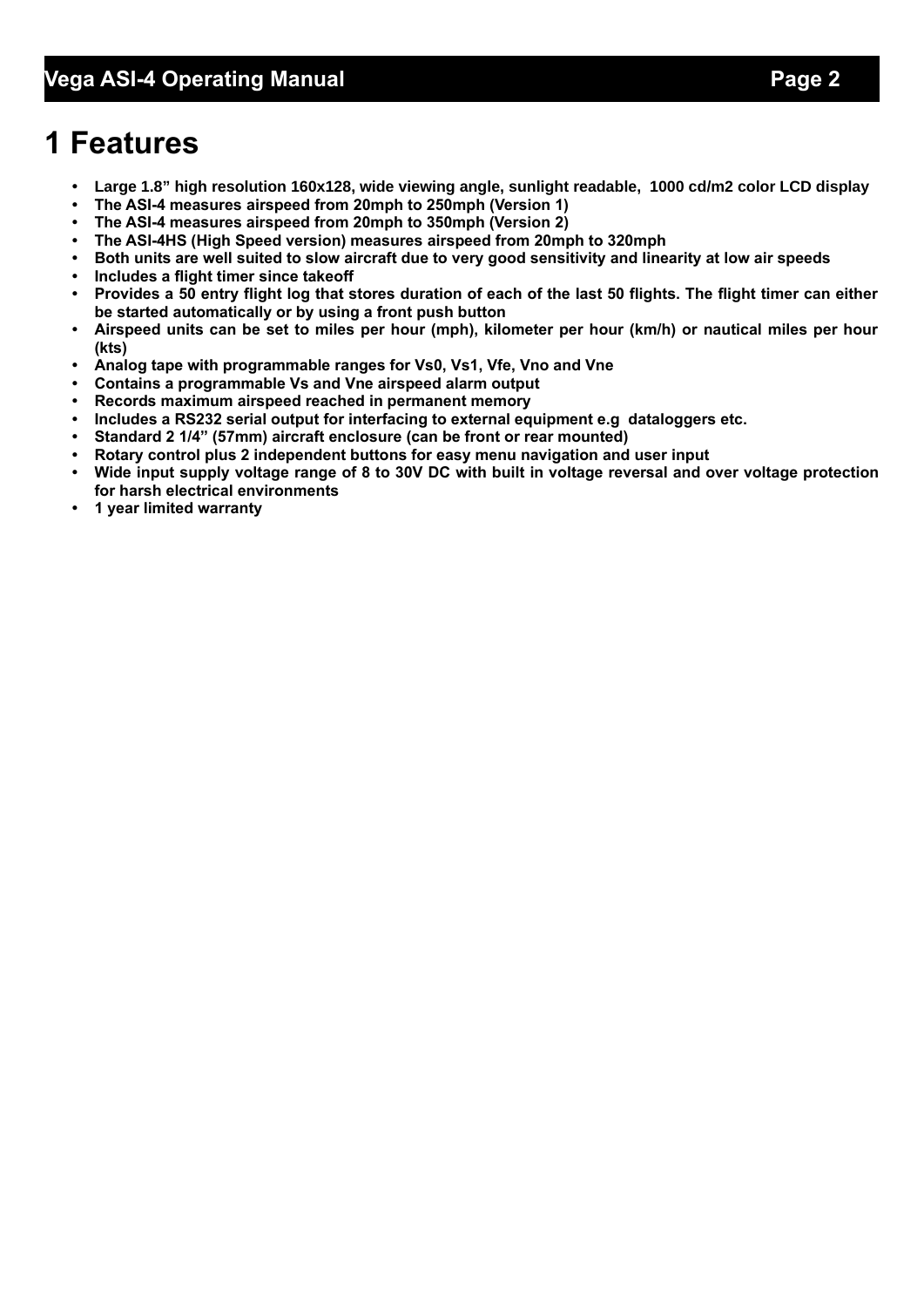## **Vega ASI-4 Operating Manual** *Page 3*

# **2 Layout**



# **3 Main Display**

The ASI-4 has 2 different display screens. The main display screen can be selected in the *"ASI SETUP"* menu.

## **3.1 Airspeed "TAPE" Display**

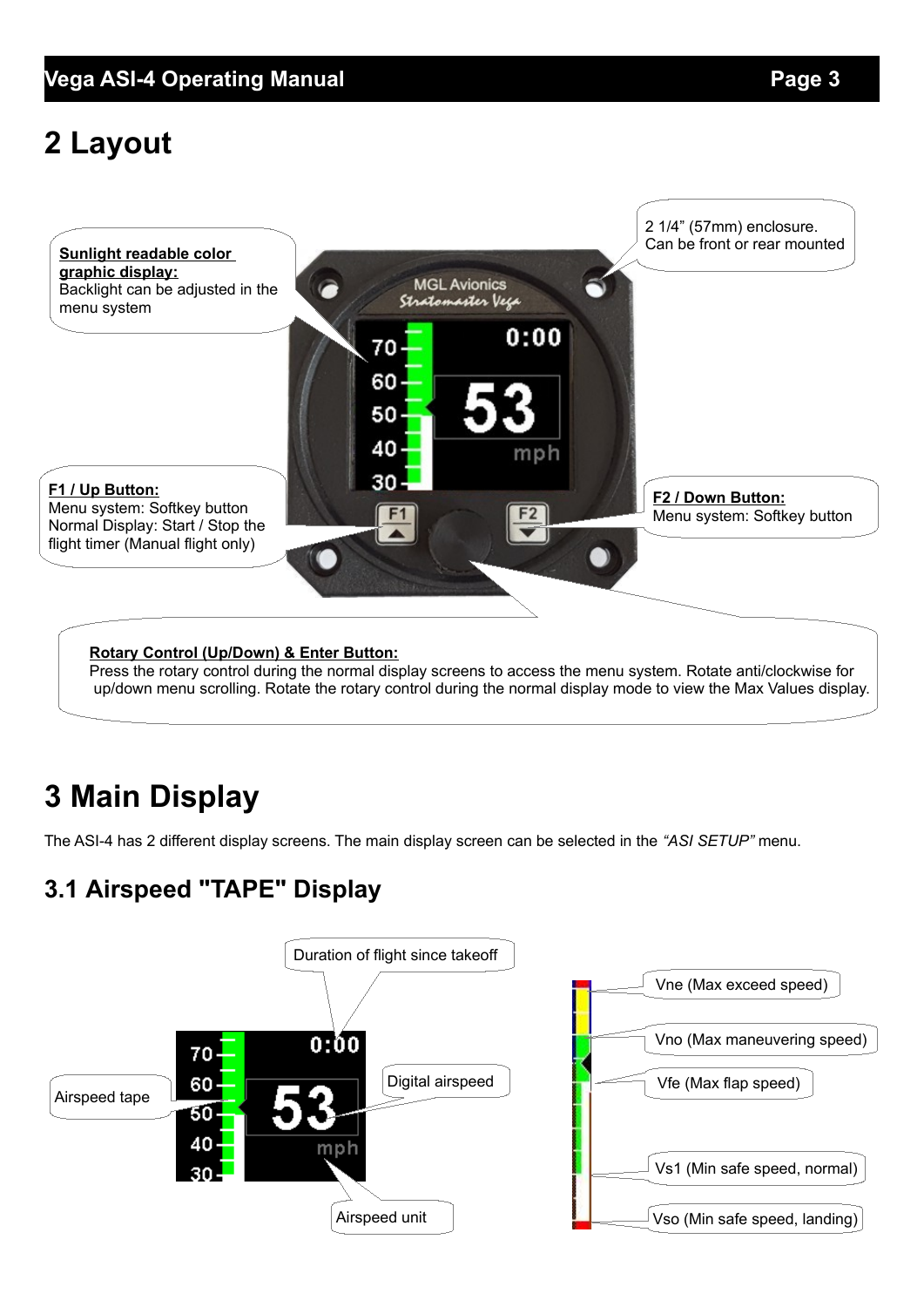## **3.2 Airspeed "DIAL" Display**



## **3.3 Maximum Airspeed display**



This display can be accessed by rotating the rotary control during the normal display mode. Press the F1/Up button when the max values display is showing to reset the maximum values to the current airspeed.

**Note: The maximum airspeed is stored in non-volatile memory and is recalled on power-up.**

## **3.4 Start / Stop flight display**



Press the F1/Up button during the normal display mode to manually start/stop a flight. This key is only active if the ASI-4 is setup to select the manual flight option under the "TIMERS" setup menu.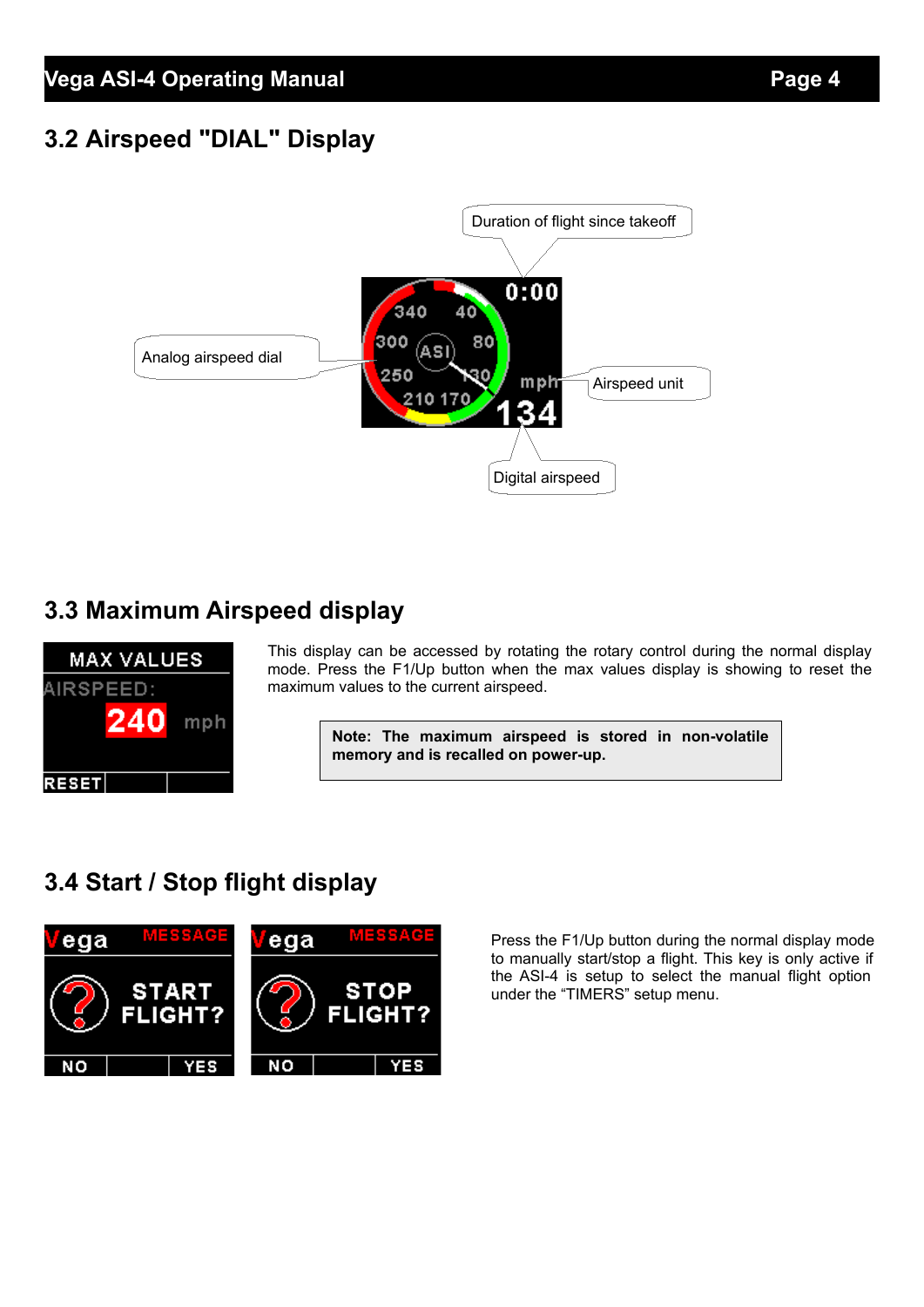# **4 Menu System**

Press the rotary control button during the normal display mode to enter the menu system. Use the rotary control to navigate through the menu system.



## **4.1 Exiting the menu system**

Press the F1/Up button to exit the menu system when the "EXIT" soft key is shown. All changes made during navigation of the menu system will be saved in non-volatile memory upon exiting. The instrument will not save any changes if you remove power before exiting the menu system.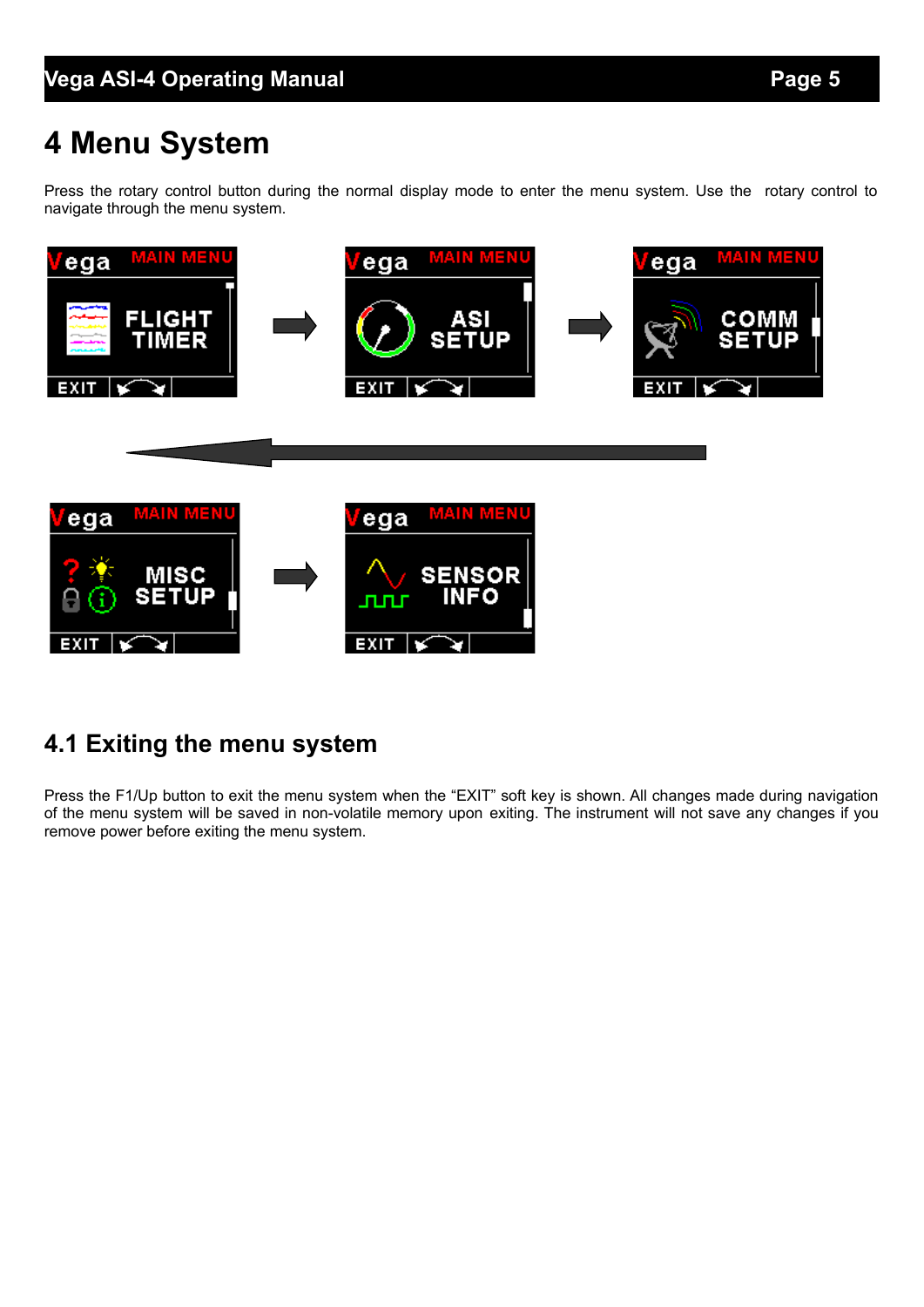## **4.2 Flight Timer**



## *View Flight Log:*



Use the rotary control to view the next flight log entry.

## *Erase Flight Log:*

Use this function to erase the flight log stored in the ASI-4

## *FLIGHT:*

Select whether you want the ASI-4 to automatically detect a flight or whether the pilot must press the F1/Up button to start/stop a flight. We recommend you select automatic flight detection.

## *T/O AIRSPEED:*

This menu option is only shown if the "DETECT" flight mode is selected. Enter the takeoff airspeed threshold that you want the flight timer to start incrementing.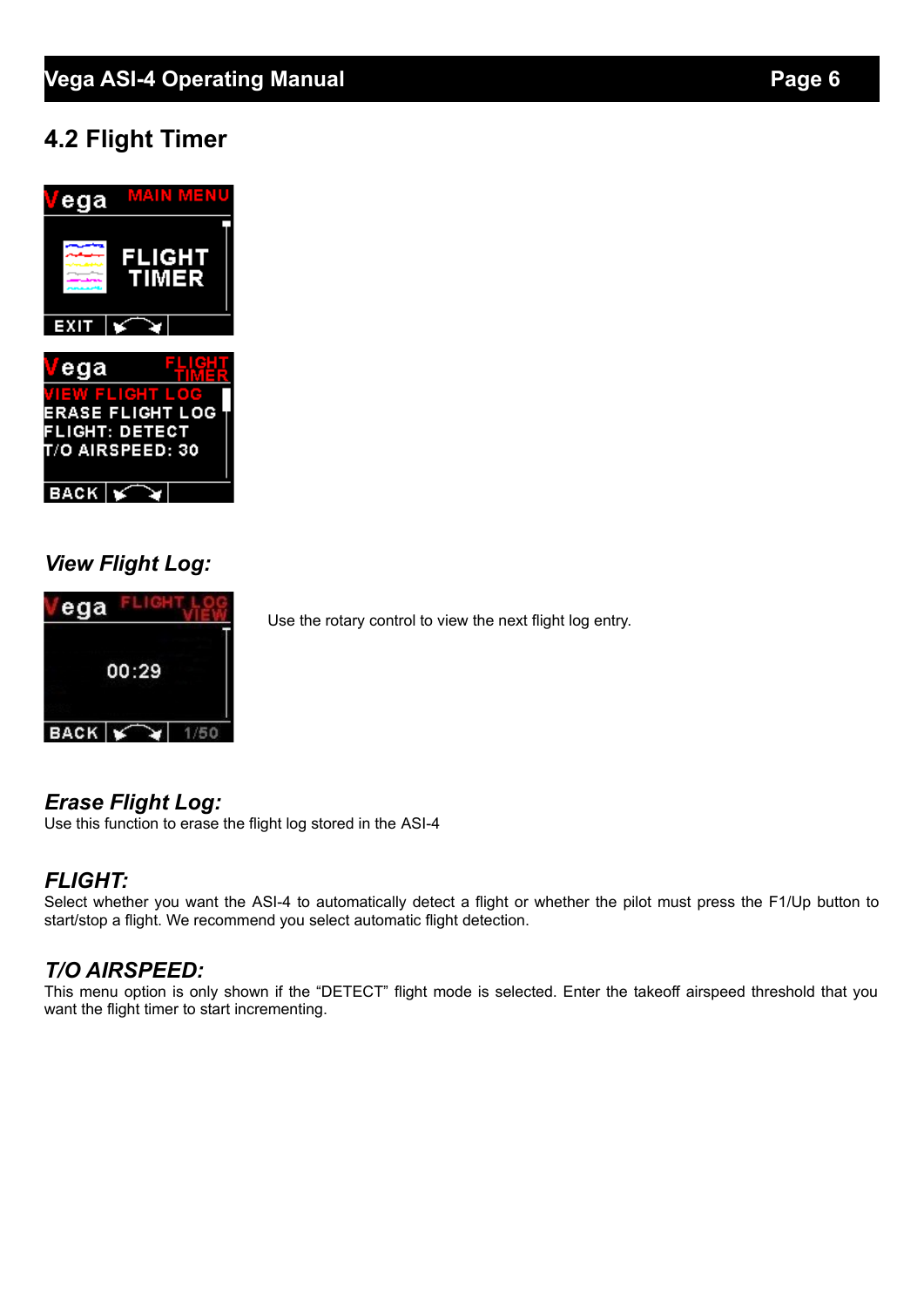## **4.3 ASI Setup (Airspeed Setup)**



### *Zero ASI Sensor:*

This setup allows your instrument to measure the zero airspeed reading of the airspeed sensor and set a calibration value internally for this. This is equivalent to some mechanical airspeed indicators that have an adjustment to set the needle to zero when the aircraft is not moving. You would use this function occasionally if you see an airspeed reading when the aircraft is at rest. This may be caused by aging of the built in pressure sensor or related electronics. When this function is performed make sure that there is no air flow into the pitot tube as this would result in an incorrect internal calibration. As with any instrument, regular zeroing is suggested to achieve maximum performance.



#### *Style:*

Select the airspeed display screen. Options include "DIAL" or "TAPE".

### *ASI Unit:*

Select if you want the ASI to be displayed in mph (statute miles per hour), km/h (kilometers per hour) or kts (nautical miles per hour).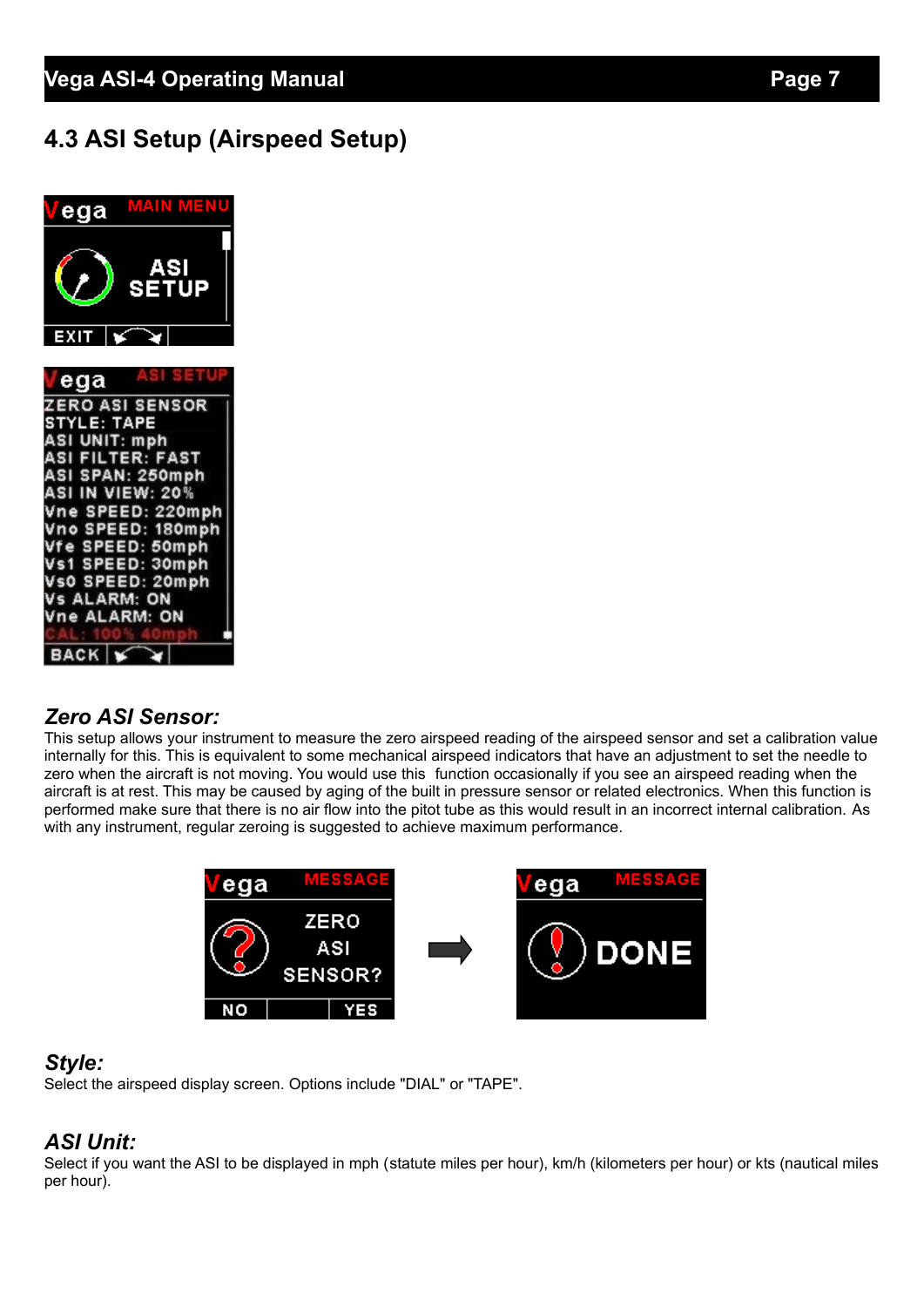## **Vega ASI-4 Operating Manual Page 8**

#### *ASI Filter:*

This function can be used to select the signal filter time constant. Selections are *"NONE"*, *"FAST"* or *"SLOW"*. This selection influences the rate at which your ASI can change its reading. If you have an installation that suffers from strong turbulence at the pitot tube, select "slow". If you have a very clean airflow in front of the pilot tube you can select "fast" which will give you a faster response to airspeed changes.

### *ASI Span:*

Select the maximum airspeed that you want the airspeed tape to display. This can give you increased display resolution.

### *ASI In View:*

Adjust this setting to set the amount of tape to view. For example, setting this value to 30% and your *"ASI SPAN"* to 250 will result in the tape showing 75 on the display at a time.

### *Vne Speed: (Max Exceed Speed)*

Enter you maximum speed you aircraft should not exceed.

#### *Vno Speed: (Max Maneuvering Speed)*

Enter your maximum maneuvering speed.

### *Vfe Speed: (Max Flap Speed)*

Enter the maximum speed that is permissible with the flaps extended.

### *Vs1 Speed: (Min Safe Speed, Normal)*

Enter your minimum safe speed for normal flight of your aircraft

### *Vs0 Speed: (Min Safe Speed, Landing)*

Enter your minimum safe speed for landing your aircraft

#### *Vs Alarm:*

This enables or disables Vs Alarm.

#### *Vne Alarm:*

This enables or disables the VNE alarm.

### *Cal:*

During the factory calibration a factor has been determined and entered here that will give you accurate airspeed, provided your pitot tube is not influenced by pressure effects caused by airflow around your airframe. The calibration is displayed in % of the reading, you can increase or decrease the reading if required to help cancel out under or over reading of the airspeed indicator on your aircraft.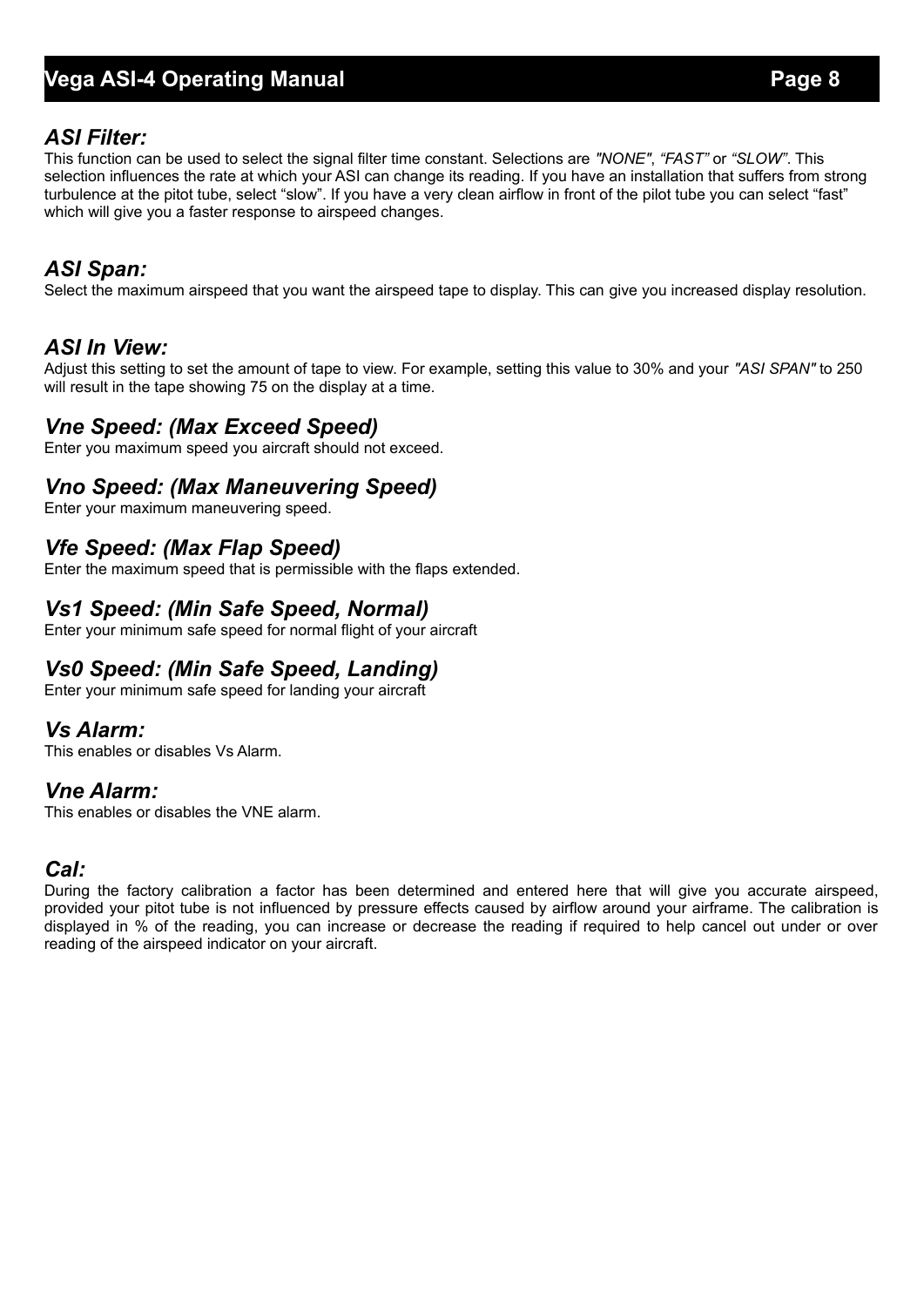## **4.4 COMM Setup (Communication Setup)**



*Serial Out:* Select "ON" to enable the RS232 serial output.

*Unit Address:* Enter the unit address.

**BACK**  $\sqrt{ }$ 

### *Baud Rate:*

Select the desired baud rate of the serial output.

## **4.4.1 Protocol Format**

#### **STX, Address, Message type, Length, Data payload, Checksum, ETX**

STX: Start of text (0x02)

Address: unsigned char (8bit), Unit address (range 0-255)

Message Type: unsigned char (8bit), Specifies the message type

Length: unsigned char (8bit), Length of the data payload (does not include the STX, Address, message type, checksum or ETX)

Data payload: Data

Checksum: unsigned char (8bit), XOR of all bytes starting from the unit address to the end of the data payload. The checksum is seeded with 0xa5. (does not include the STX or ETX)

ETX: End of text (0x03)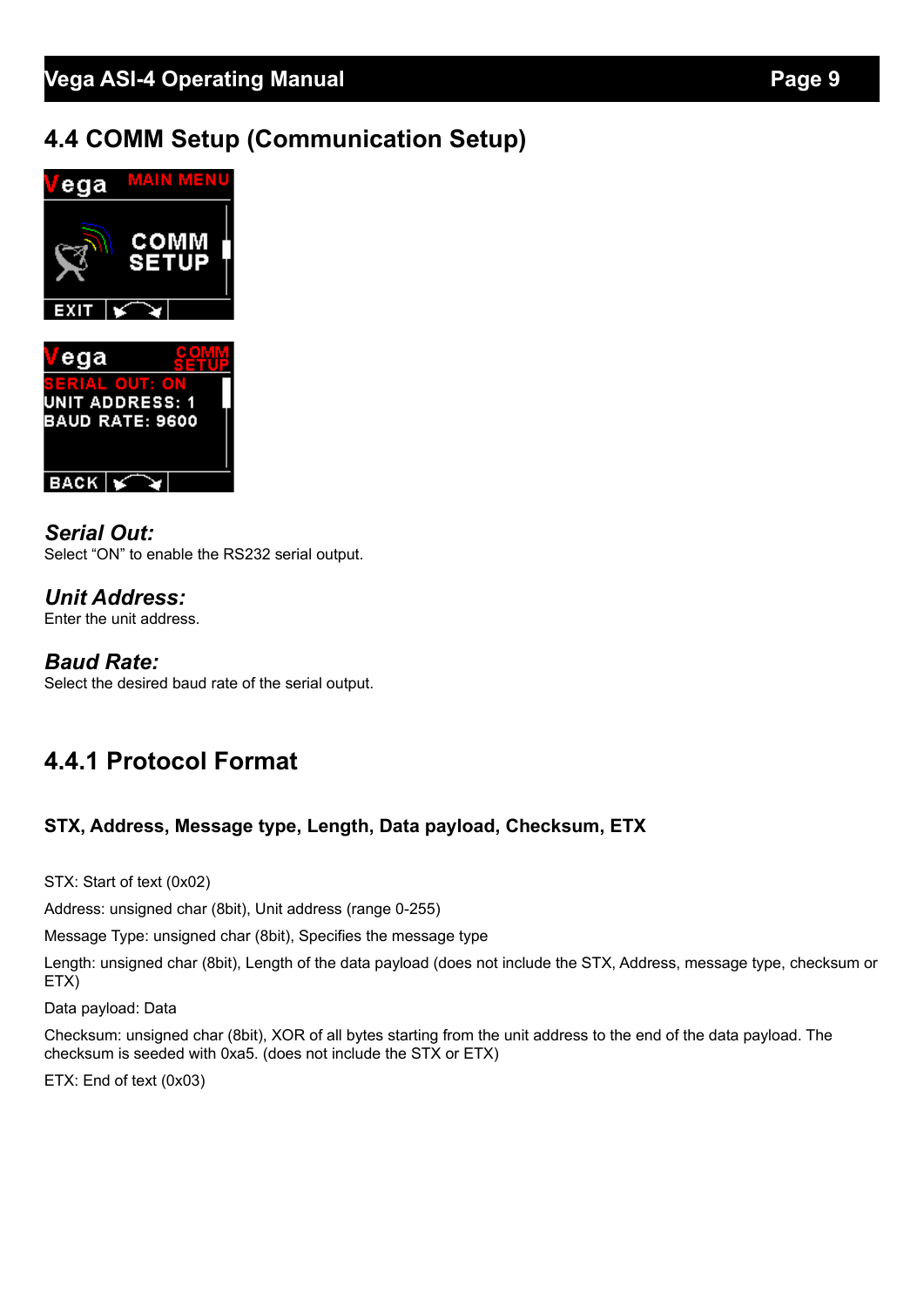## **4.4.2 Data payload**

Message type=7 Data Length=2 bytes Output Rate=1Hz

Airspeed: Unsigned Int (16 bit), Airspeed in mph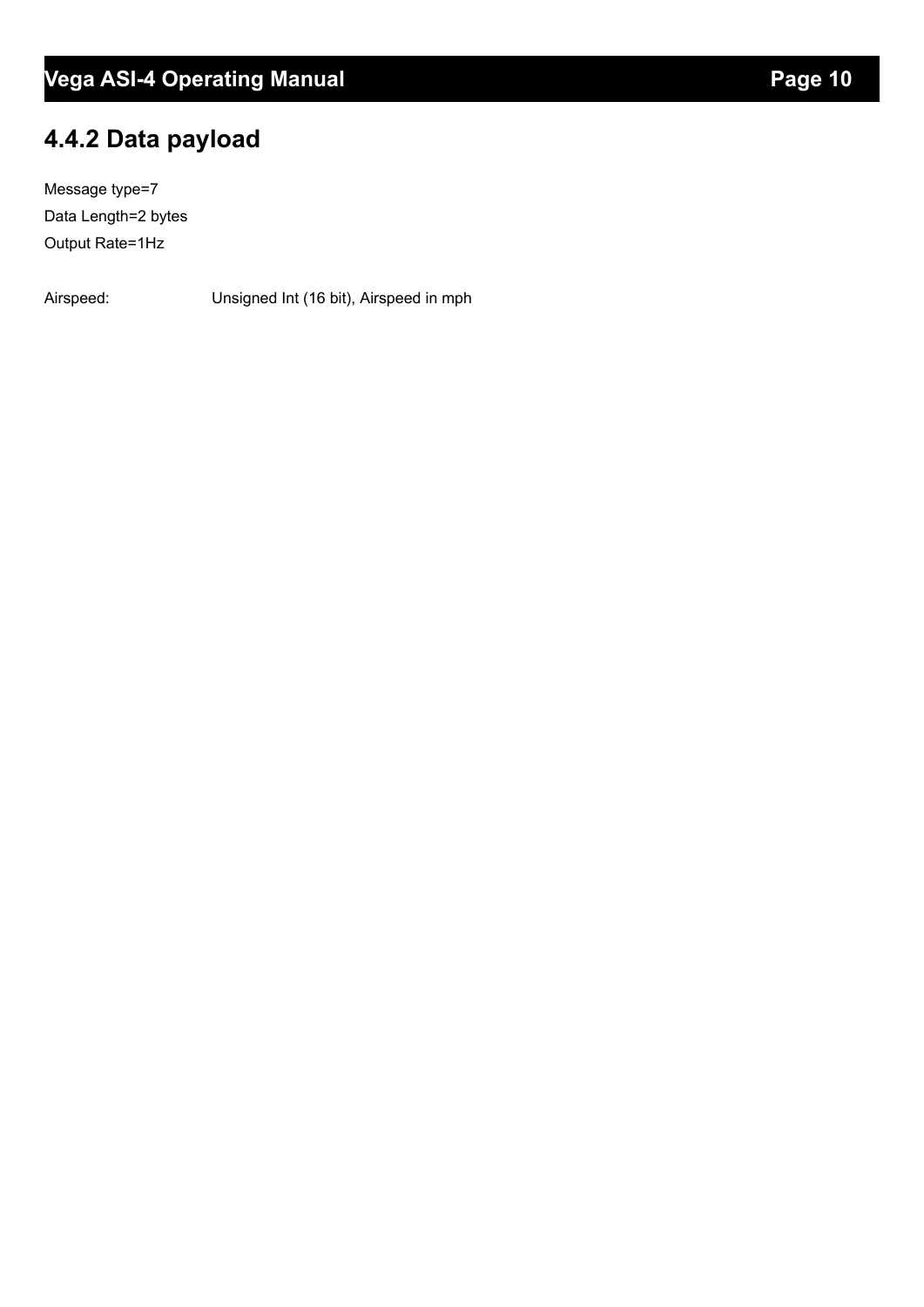## **4.5 MISC Setup (Miscellaneous Setup)**





## *Backlight:*



Select this menu option to adjust the backlight brightness.

## *Security Setup:*



### *Information:*



This menu option displays information about the unit.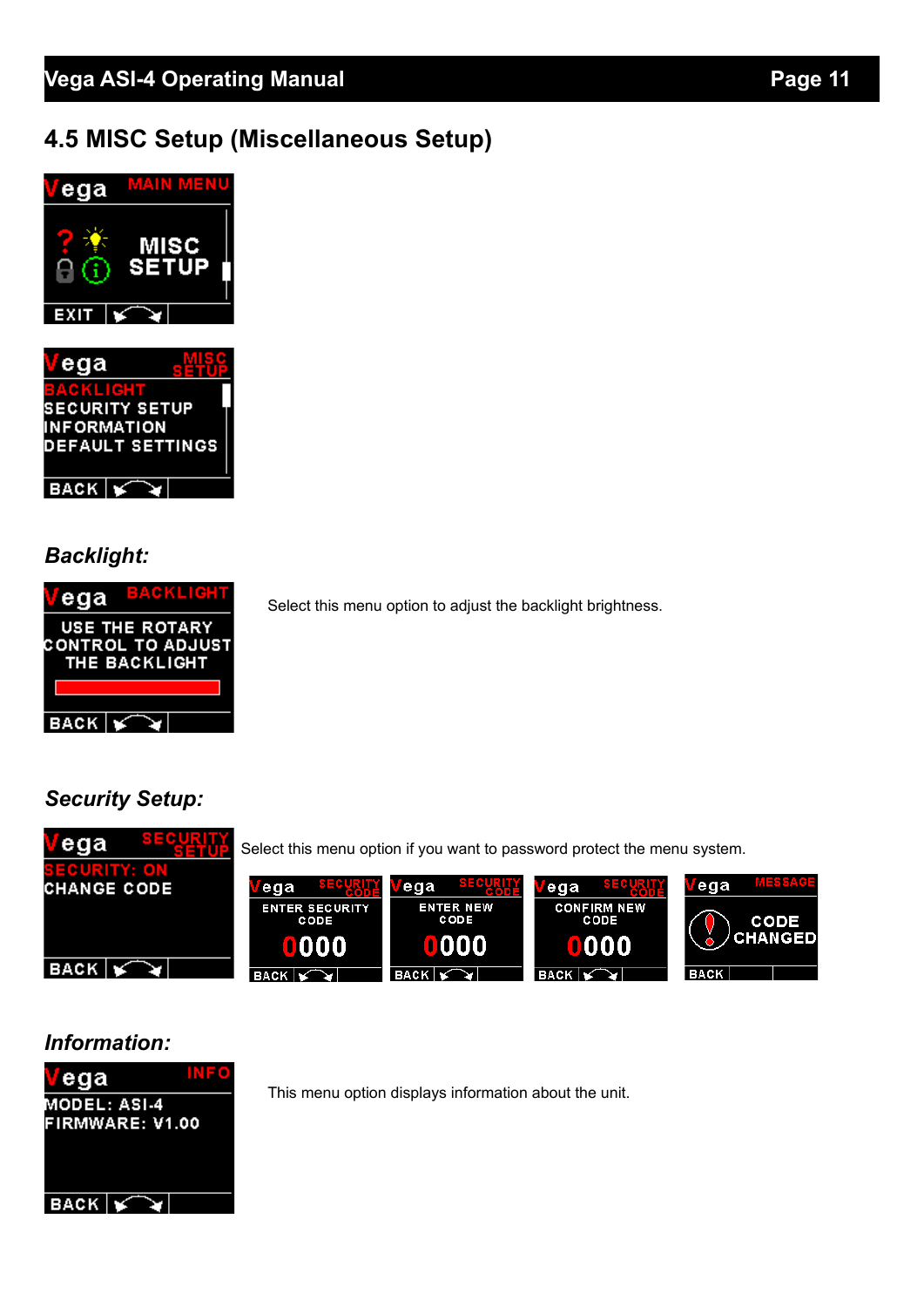## **Vega ASI-4 Operating Manual** *Page 12*

## *Default Settings:*



Select this menu option to reset all the settings to factory defaults.

## **4.6 Sensor Info**



This menu displays information about the altitude and airspeed sensors.

# **5 Loading factory default settings**



Press and hold the F1/Up button and rotary control during power up to load the preprogrammed factory default settings. The following screen will be displayed:

Factory default settings can also be loaded in the Miscellaneous setup menu.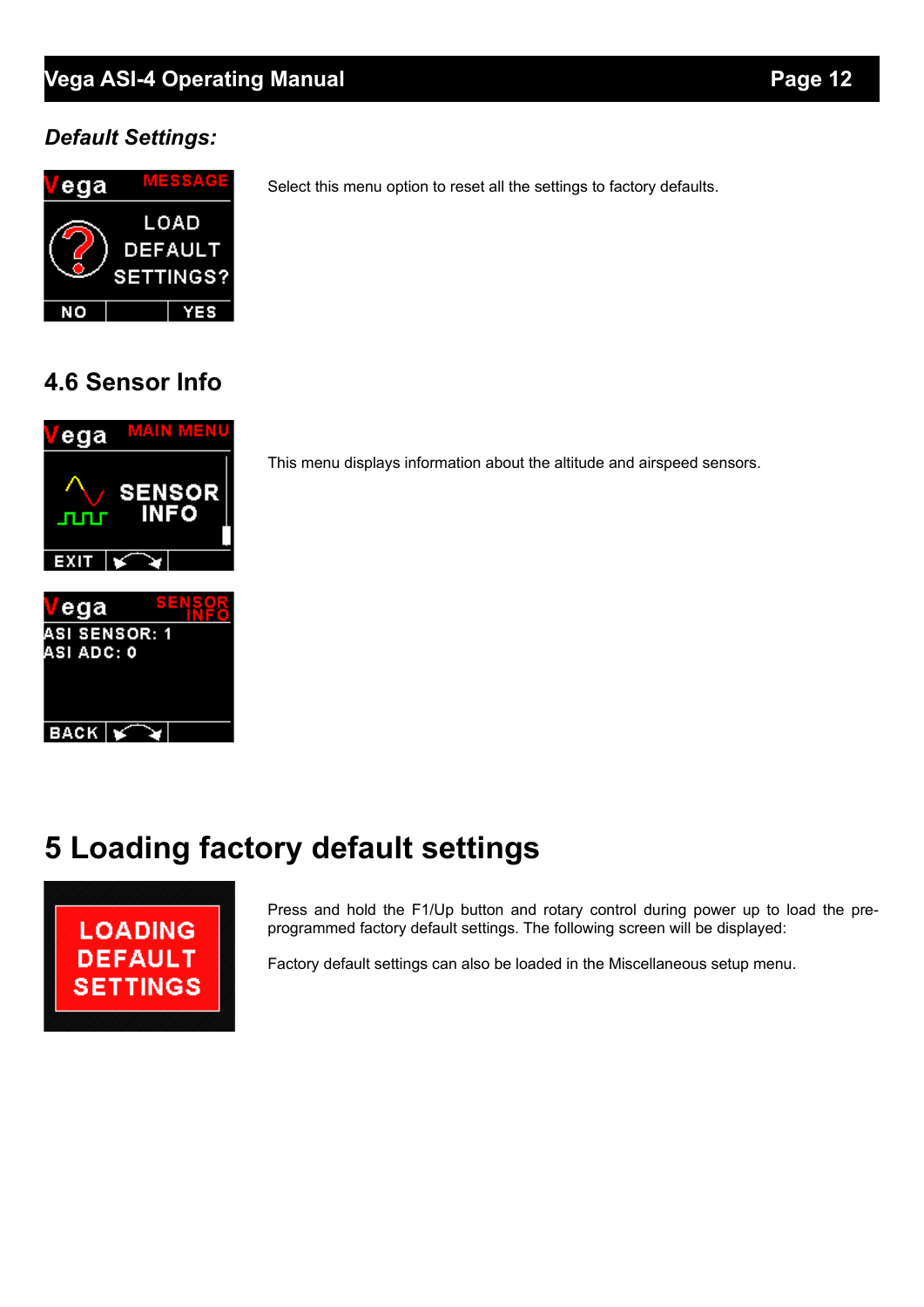# **6 Error Messages**



Unit settings CRC error. Load default settings to restore to factory defaults. If the error message still persists then it could possibly be a non-volatile memory failure in which case the instrument will then have to be returned to the factory.

**CALIBRATION CONSTANTS CRC ERROR** 

Calibration constants CRC error. The instrument could possibly have a non-volatile memory failure in which case the instrument will then have to be returned to the factory.

**INTERNAL FLASH CRC ERROR** UNIT:123456 CODE:654321

Internal flash CRC error. The instrument does a firmware check on the program when power is applied to the instrument . If the program is corrupt in any way then the internal flash CRC error will be displayed. Reload the instruments firmware and load default settings. If the error message still persists then it could possibly be an internal flash memory failure in which case the instrument will then have to be returned to the factory.

# **MAX VALUES CRC ERROR**

Max Values CRC error. Load default settings to restore to factory defaults. If the error message still persists then it could possibly be a non-volatile memory failure in which case the instrument will then have to be returned to the factory.



Airspeed sensor error. The instrument could have a faulty airspeed sensor in which case the instrument will then have to be returned to the factory.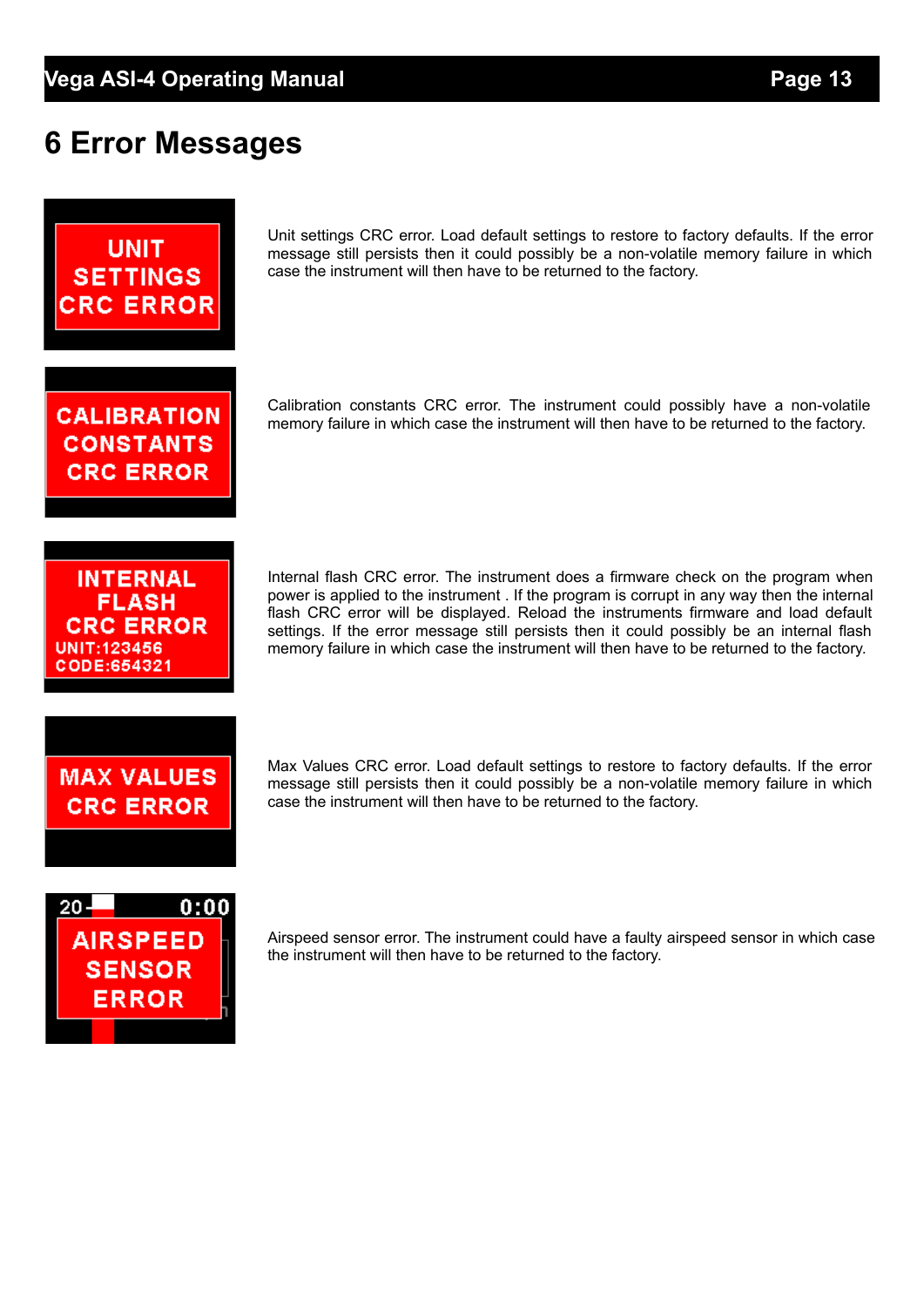# **7 Specifications**

| <b>Operating Temperature Range</b> | -20°C to 50°C (-4°F to 122°F)                                               |  |  |
|------------------------------------|-----------------------------------------------------------------------------|--|--|
| <b>Storage Temperature Range</b>   | -30°C to 80°C (-22°F to 176°F)                                              |  |  |
| <b>Power Supply</b>                | 8 to 30Vdc SMPS (switch mode power supply) with built in 33V over           |  |  |
|                                    | voltage and reverse voltage protection                                      |  |  |
| <b>Current Consumption</b>         | Approx. 73mA @ 13.8V (backlight highest setting), 33mA @ 13.8V              |  |  |
|                                    | (backlight lowest setting)                                                  |  |  |
|                                    | 1.8" 160x128 color LCD display.                                             |  |  |
| <b>Display</b>                     | 1000 cd/m2 brightness                                                       |  |  |
|                                    | Sunlight readable with anti-glare coating                                   |  |  |
|                                    | LED Backlight is user configurable                                          |  |  |
| <b>Alarm Output</b>                | Open collector transistor switch to ground                                  |  |  |
|                                    | Maximum rating 0.25A                                                        |  |  |
| <b>Dimensions</b>                  | see Vega series dimensional drawing                                         |  |  |
| <b>Enclosure</b>                   | 2 1/4" (57mm) ABS, black in color, front or rear mounting. Flame retardant. |  |  |
| Weight                             | Approx. 120 grams (Instrument excluding cables)                             |  |  |
| Non-volatile memory storage        | 100000 write cycles                                                         |  |  |
|                                    | ASI-4 Version 1: 12 bit                                                     |  |  |
| <b>Airspeed ADC resolution</b>     | ASI-4 Version 2: 24 bit                                                     |  |  |
|                                    | ASI-4HS: 13.5bit                                                            |  |  |
| Airspeed range                     | ASI-4 Version 1: 20mph to 250mph                                            |  |  |
|                                    | ASI-4 Version 2: 20mph to 350mph                                            |  |  |
|                                    | ASI-4HS (High Speed version): 20mph to 320mph                               |  |  |
| <b>Airspeed resolution</b>         | 1 mph                                                                       |  |  |
| <b>Measurement accuracy</b>        | $+/- 2$ mph                                                                 |  |  |
| <b>Serial Port</b>                 | RS232 voltage levels                                                        |  |  |
| <b>Calibration interval</b>        | 1 Year                                                                      |  |  |

**As with any instrument, regular zeroing is suggested to achieve maximum performance.**

# **8 Operating the alarms**

The alarm output can be used to switch an external alarm indicator. The external alarm switch is an open collector transistor switch to ground with a maximum rating of 0.25A DC. It is possible to wire the alarm contacts of several Stratomaster instruments in parallel should this be desired. To avoid false activation of the alarms, the alarm function is only active 10 seconds after the instrument has powered up.

# **9 Firmware Upgrading**

The ASI-4 can be upgraded in the field by connecting the RS232 port to a PC and running the firmware update program. **Note that only the RS232 port can be used to upgrade the firmware.**

**Please see the Vega firmware upgrading document for more information.**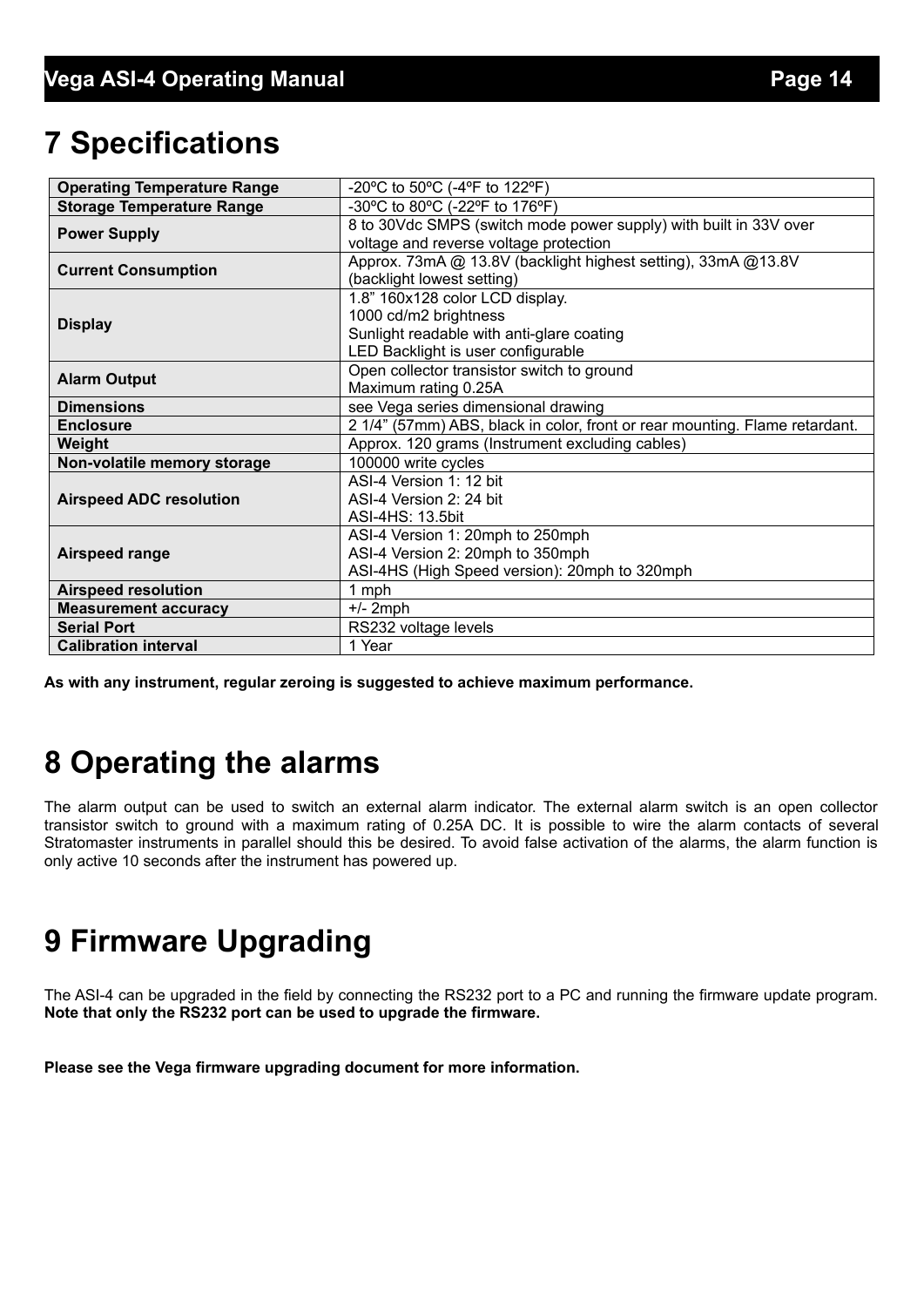# **10 Installation**

Connect a pitot tube to the "pressure port" and if required connect the static port. Most small aircraft such as ultralights or microlights do not require a connection to a static port. In these cases, simply leave the static port open. Ensure however that the static port does not receive pressurized air due to the forward movement of the aircraft. Be especially critical of your pod or panel if you do not use a static port. Any build up of a pressure differential due to ram air or suction can lead to large errors of the indicated airspeed. Static ports are usually mounted at a strategic position on the rear side of the aircraft fuselage for faster, pressurized aircraft.

The ASI-4 pressure ports take 4mm ID tubing. Use hose clamps to fasten the hose onto the ASI-4 pitot and static ports.

The ASI-4 allows you to calibrate the airspeed reading. This is done under the "AIRSPEED SETUP" menu item. The main reason for this is to be able to remove errors introduced due to the airflow around your aircraft which may have an effect on your pitot tube pressure.

## **10.1 Connection Diagram**

The use of an external 1A fuse is recommended. Connect the supply terminals to your aircrafts power supply. The ASI-4 can be used on both 12V and 24V without the use of any pre-regulators. Ensure that the supply voltage will not drop below 8V during operation as this may result in incorrect readings.

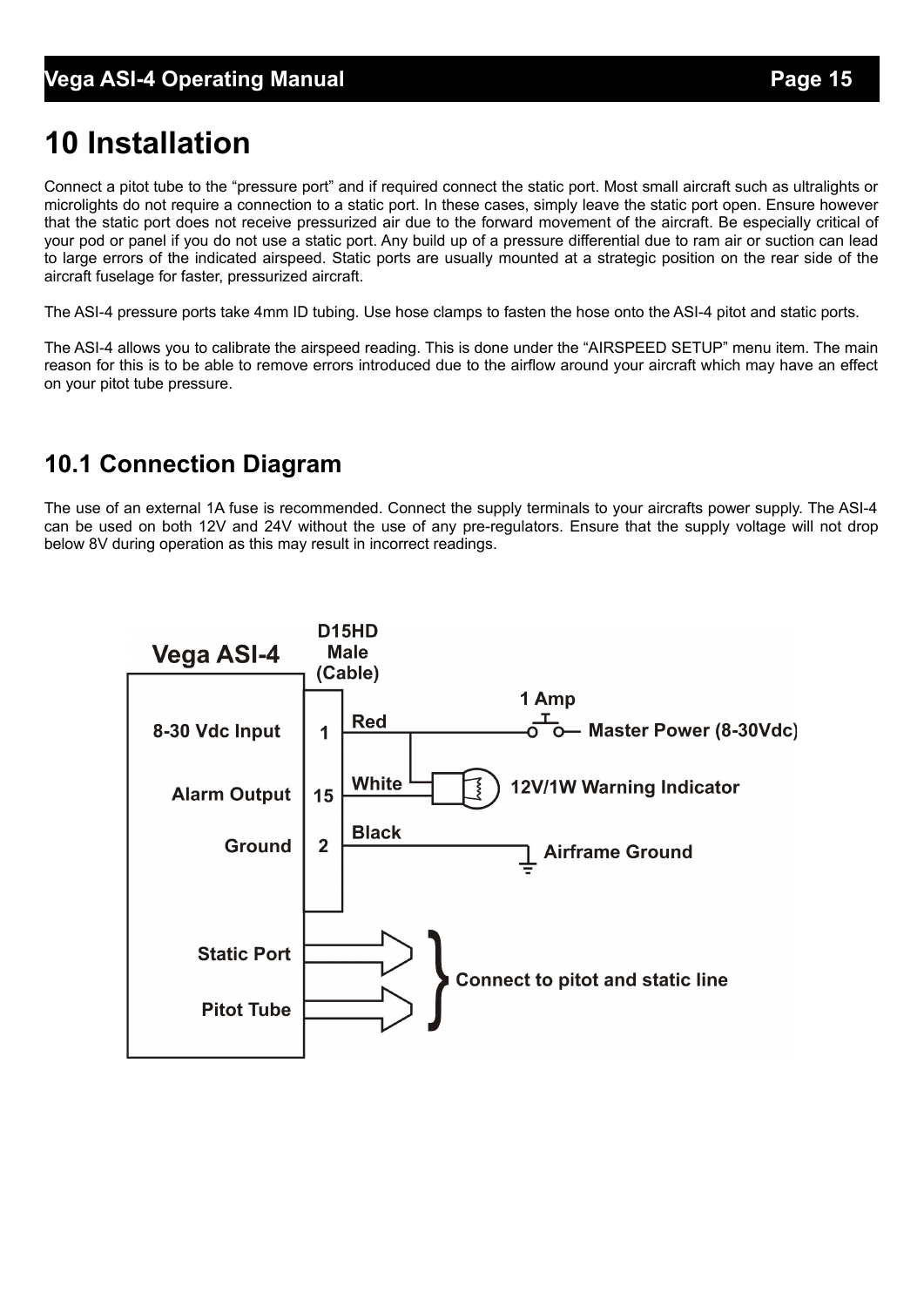## **10.2 Pressure Port Dimensions**

## **Version 1 pressure ports (Plastic)**



|   | <b>Inches</b> |            | <b>Millimeters</b> |            |
|---|---------------|------------|--------------------|------------|
|   | Min           | <b>Max</b> | Min                | <b>Max</b> |
| Α | 0.248         | 0.278      | 6.30               | 7.06       |
| B | 0.420         | 0.440      | 10.67              | 11.18      |
| C | 0.182         | 0.194      | 4.62               | 4.93       |
| D | 0.310         | 0.330      | 7.87               | 8.38       |

## **Version 2 pressure ports (Brass)**



|    | <b>Inches</b> | <b>Millimeters</b> |
|----|---------------|--------------------|
| А  | 0.157         |                    |
| Β  | 0.197         | 5                  |
| C. | 0.63          | 16                 |
| D  | 0.79          | 20                 |

## **10.3 Cable connections**

## **Main connector (D15HD connector: Unit Female, Cable Male)**

| D15HD Pin   | Color          | <b>Function</b>                                               |
|-------------|----------------|---------------------------------------------------------------|
|             | <b>Red</b>     | 8-30Vdc power via power switch / circuit<br>breaker and fuse. |
| $\mathbf 2$ | <b>Black</b>   | Ground.                                                       |
| 3           | $\blacksquare$ | RS232 Transmit data (Firmware upgrading)                      |
| 4           | $\blacksquare$ | RS232 Receive data (Firmware upgrading)                       |
| 15          | White          | <b>Alarm Output (Open collector)</b>                          |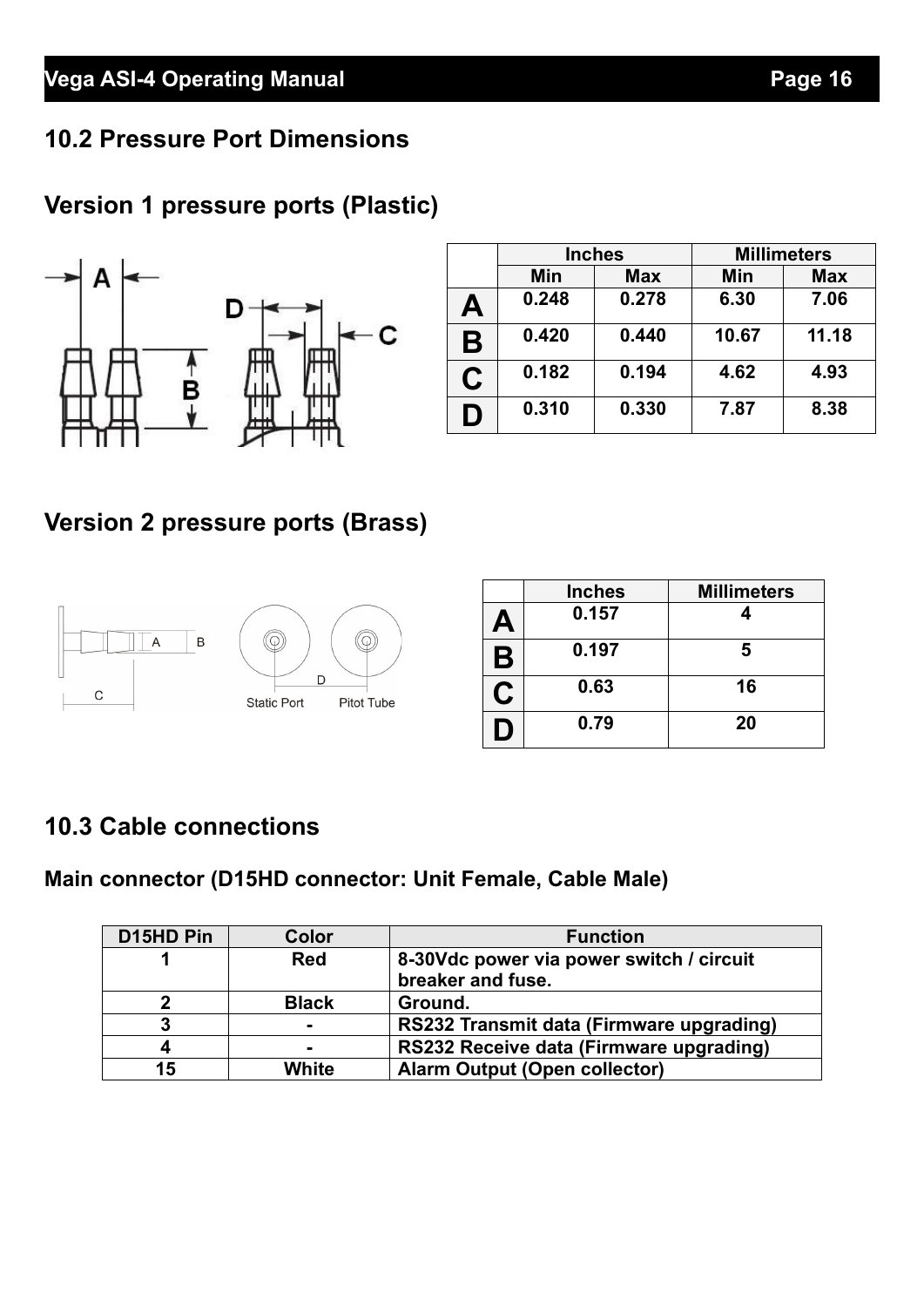# **11 Dimensions**



NOTE: 57.15mm (2.25") is a standard cutout, but due to manufacturing tolerances, 58mm (2.28") is found to be more desirable.

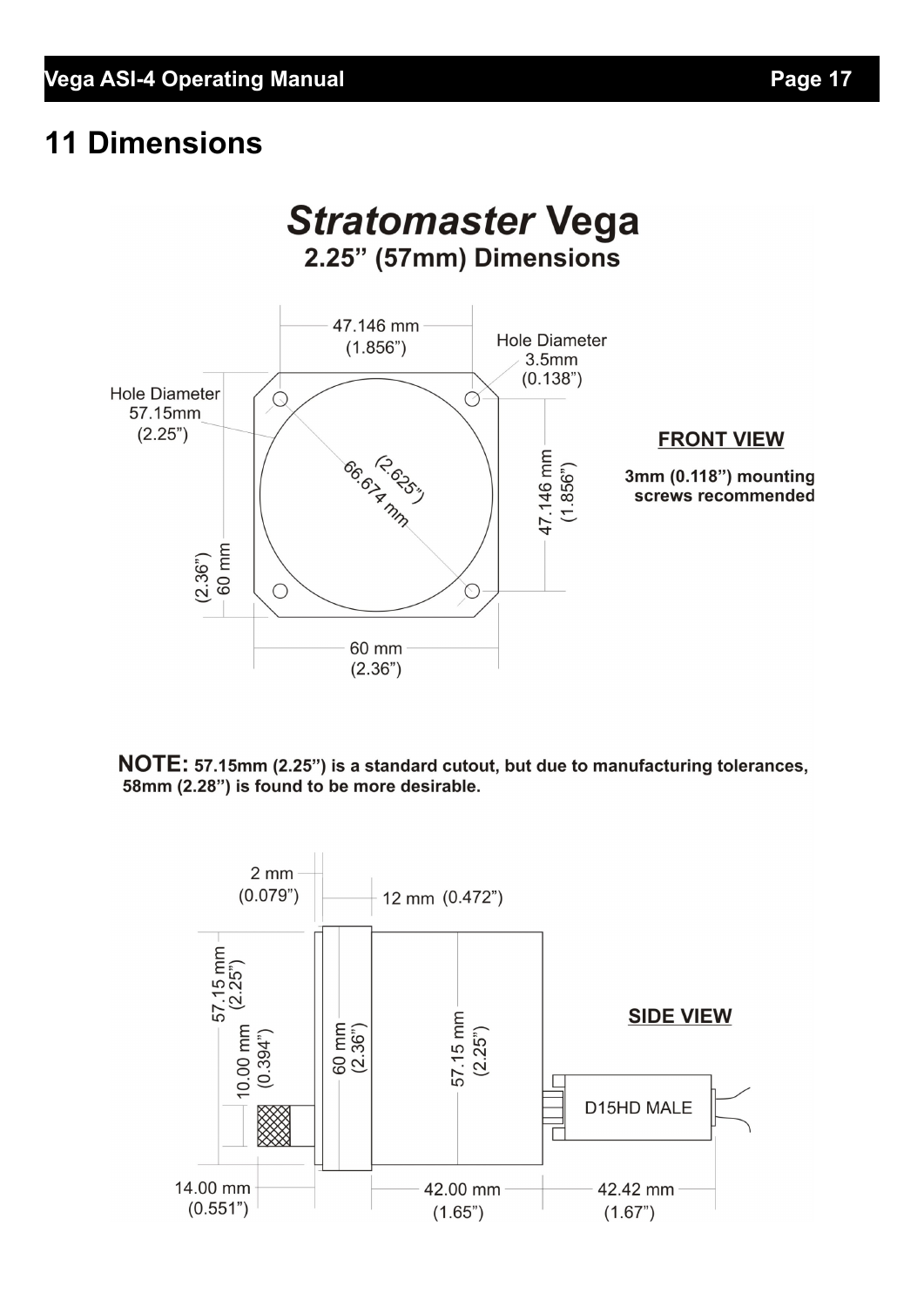# **12 Cleaning**

The unit should not be cleaned with any abrasive substances. The screen is very sensitive to certain cleaning materials and should only be cleaned using a clean, damp cloth.

> **Warning:** The ASI-4 is not waterproof, serious damage could occur if the unit is exposed to water and/or spray jets.

# **13 Warranty**

This product carries a warranty for a period of one year from date of purchase against faulty workmanship or defective materials, provided there is no evidence that the unit has been mishandled or misused. Warranty is limited to the replacement of faulty components and includes the cost of labor. Shipping costs are for the account of the purchaser.

**Note:** Product warranty excludes damages caused by unprotected, unsuitable or incorrectly wired electrical supplies and or sensors, and damage caused by inductive loads.

# **14 Disclaimer**

Operation of this instrument is the sole responsibility of the purchaser of the unit. The user must make themselves familiar with the operation of this instrument and the effect of any possible failure or malfunction.

This instrument is not certified by the FAA. Fitting of this instrument to certified aircraft is subject to the rules and conditions pertaining to such in your country. Please check with your local aviation authorities if in doubt. This instrument is intended for ultralight, microlight, home built and experimental aircraft. Operation of this instrument is the sole responsibility of the pilot in command (PIC) of the aircraft. This person must be proficient and carry a valid and relevant pilot's license. This person has to make themselves familiar with the operation of this instrument and the effect of any possible failure or malfunction. Under no circumstances does the manufacturer condone usage of this instrument for IFR flights.

#### **IMPORTANT NOTICE:**

You must make your own determination if the products sold by MGL Avionics are safe and effective for your intended applications. MGL Avionics makes no representations or warranties as to either the suitability of any of the products we sell as to your particular application or the compatibility of any of the products we sell with other products you may buy from us or anywhere else, and we disclaim any warranties or representations that may otherwise arise by law. Also, we offer no specific advice on how to install any of the products we sell other than passing along anything that may have been provided to us by the manufacturer or other issues. If you are in need of further information or guidance, please turn to the manufacturer, FAA Advisory Circulars and guidance materials, the Experimental Aircraft Association, or other reputable sources.

**Continuing development sometimes necessitates specification changes without notice.**